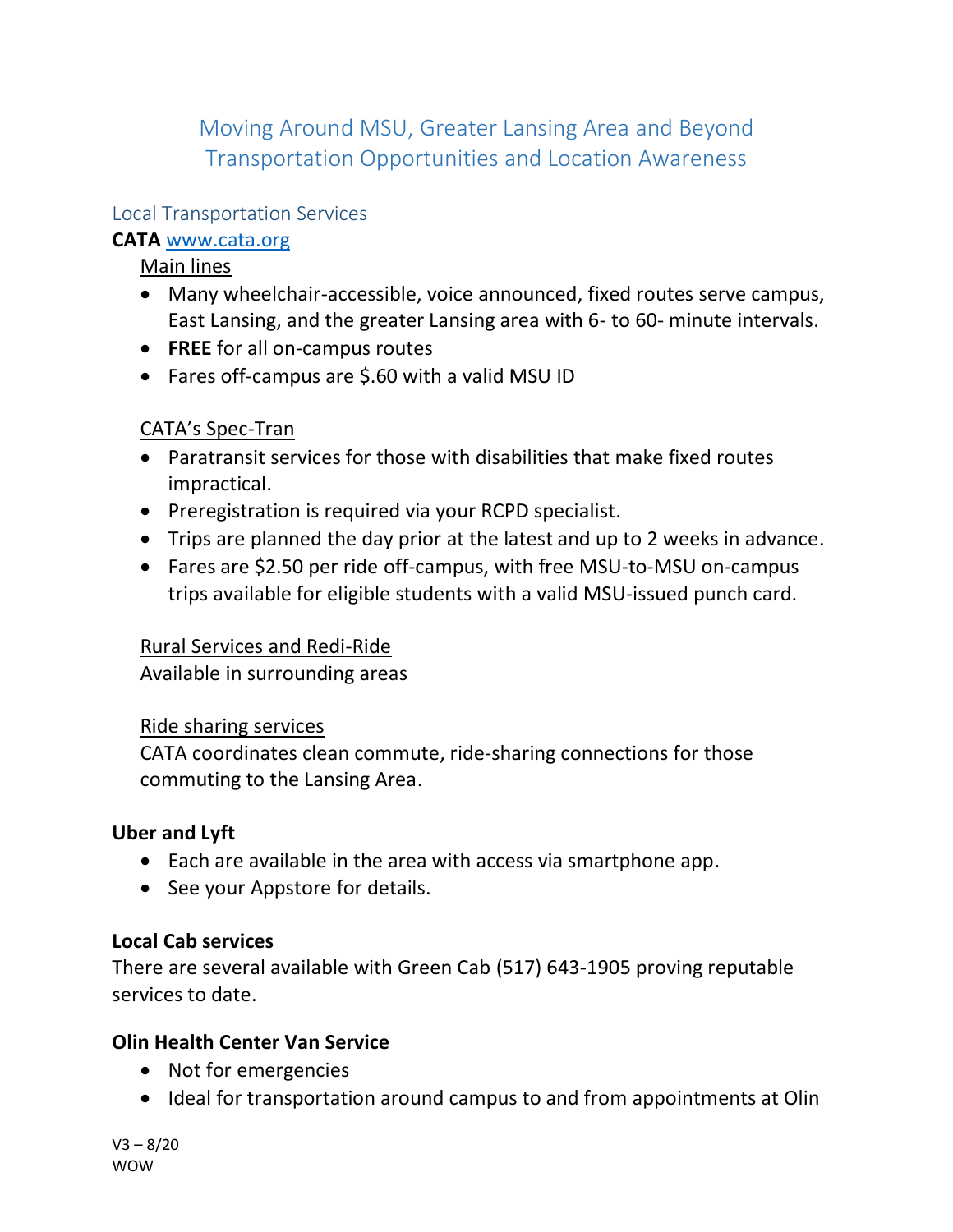# Regional and Out-of-Area Transportation Services

**Michigan Flyer** [www.michiganflyer.org](http://www.michiganflyer.org/)

- Bus service with departures from the East Lansing's Marriott Hotel nearly every 2 hours to Ann Arbor and Detroit Metro Airport
- Wheelchair-accessible and Wi-Fi

#### **Amtrak** [www.amtrak.com](http://www.amtrak.com/)

Offers wheelchair-accessible rail transportation to several Michigan and Indiana towns with connectivity to Chicago and beyond

#### **Indian Trails** [www.indiantrails.com](http://www.indiantrails.com/)

Fixed-route, wheelchair-accessible coach services to several Michigan and out-ofstate destinations

## **Greyhound** [www.greyhound.com](http://www.greyhound.com/)

Wheelchair-accessible, fixed-route bus services to various destinations in Michigan and beyond

Lease and Charter Vehicle Services That Include Wheelchair Accessibility

## **MSU Transportation Services**

<http://ipf.msu.edu/about/departments/transportation.html>

Accessible minivan rental for departmental use in creating accessibility for academic field trips and departmental needs.

**Dean Trailways** [www.deantrailways.com](http://www.deantrailways.com/)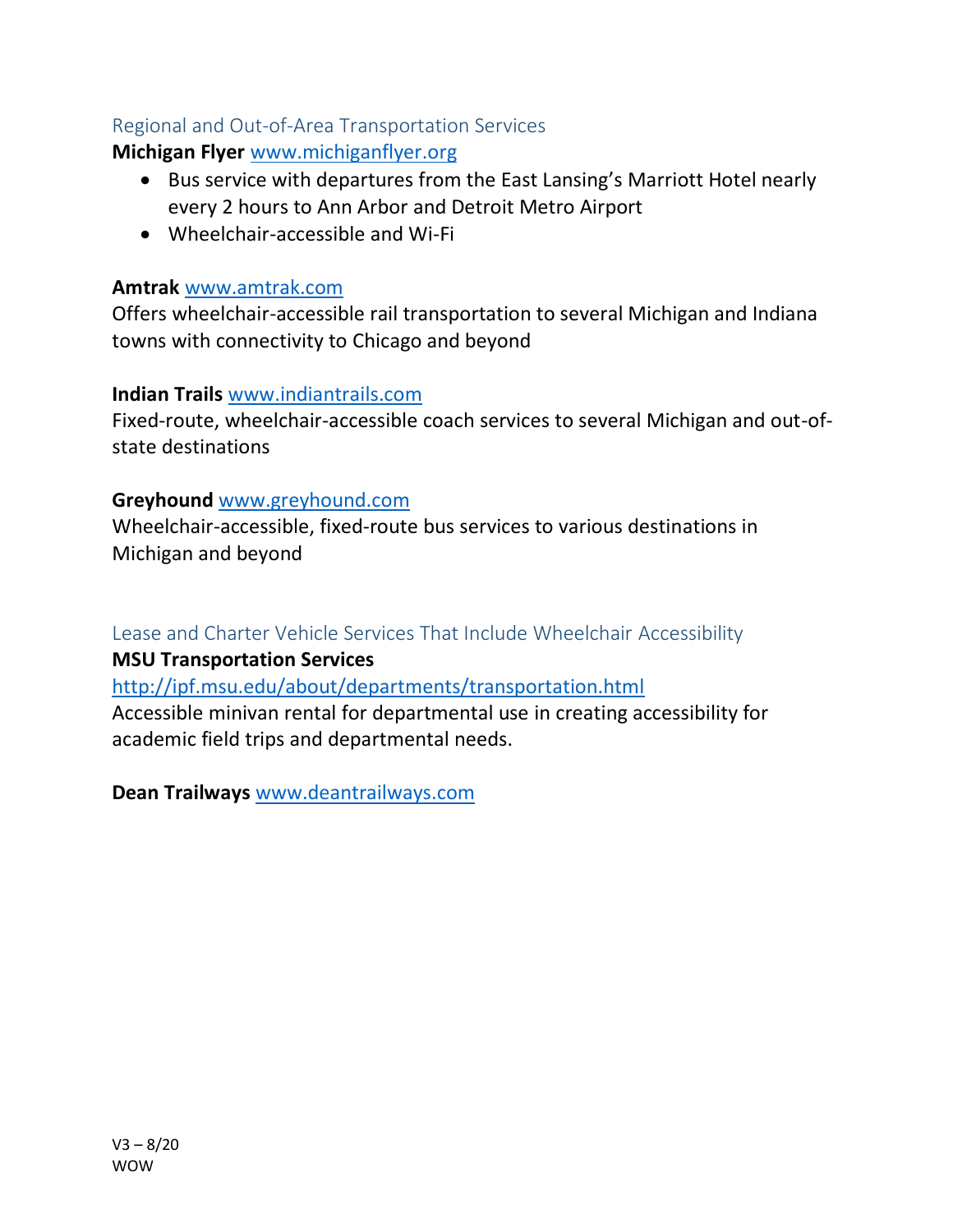#### Location Awareness services

# **Web- and Smartphone-based**

MSU Guide App [https://itunes.apple.com/us/app/msu-guide-navigating](https://itunes.apple.com/us/app/msu-guide-navigating-michigan-state-university/id920189534?mt=8)[michigan-state-university/id920189534?mt=8](https://itunes.apple.com/us/app/msu-guide-navigating-michigan-state-university/id920189534?mt=8)

Available for iPhone and created by the RCPD to announce the names of campus buildings pointed to and other key attributes including accessible entrances.

# MSU Map [http://maps.msu.edu](http://maps.msu.edu/)

Transit App [https://itunes.apple.com/us/app/transit-real-time-app-for-bus](https://itunes.apple.com/us/app/transit-real-time-app-for-bus-subway-metro/id498151501?mt=8)[subway-metro/id498151501?mt=8](https://itunes.apple.com/us/app/transit-real-time-app-for-bus-subway-metro/id498151501?mt=8)

- Available on iOS and Android
- Outstanding resource for CATA fixed routes
- Includes timetables and real-time arrival data
- Excellent VoiceOver accessibility on iOS

**Google Maps** [https://itunes.apple.com/us/app/transit-real-time-app-for-bus](https://itunes.apple.com/us/app/transit-real-time-app-for-bus-subway-metro/id498151501?mt=8)[subway-metro/id498151501?mt=8](https://itunes.apple.com/us/app/transit-real-time-app-for-bus-subway-metro/id498151501?mt=8)

- Nice mapping resource includes walking and transit times data for the local area and beyond
- Good VoiceOver accessibility

# **Collection of CATA bus routes**

Information featured in brochures in the RCPD front hallway

## **Unique talking tactile map**

Available in the RCPD Assistive Technology Center (ATC)

# MSU Bikes<https://msu-bike-service-center.shoplightspeed.com/>

**Bike registration** (MSU community only)

- Helps in theft recovery
- Free lock cutting (if you lose your keys)
- Avoiding impoundment